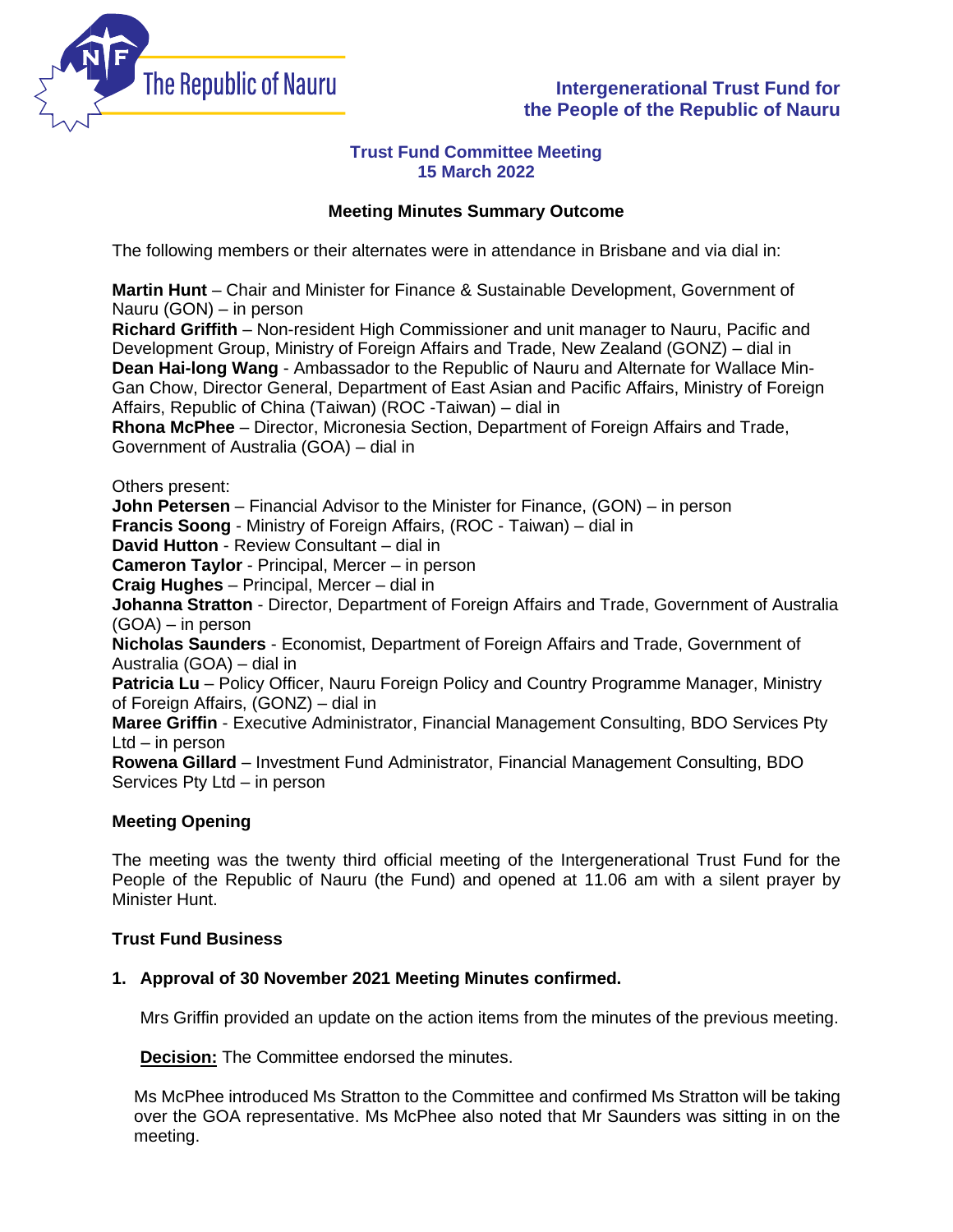#### **2. Financial Information**

**Decision:** The Committee endorsed the financial information prepared by BDO.

**Decision:** The Committee endorsed the 2022 cash flow statement and budget prepared by BDO with the adjustments as per the action items.

**Action Item:** BDO to update the cashflow to reflect the GON 2023 pre-payment in March, GOA upcoming payment in April, and move the ROC - Taiwan contribution from February into March. BDO to send the updated cashflow to the Committee once finalised.

**Action Item:** BDO to prepare the paperwork to add Ms Stratton as the new GOA representative.

**Action Item:** Mercer to send through annual update of signatories and advise if DocuSign acceptable.

#### **3. Independent Consultant**

**Decision:** The Committee endorsed the information included in Mr Hutton's Monitoring Paper.

#### **4. Mercer Investment Information**

**Decision:** The Committee endorsed the information included in the Mercer Investment Update and Economic Update.

**Action Item:** Mercer to send through PIP VII paperwork and confirm if DocuSign is acceptable.

**Action Item:** BDO to complete and forward to the committee for review and signature.

#### **5. Appointment of new GOA Representative**

**Decision:** The Committee endorsed the appointment of Ms Stratton to the Committee.

#### **6. Other business**

Mr Griffith introduced Ms Lu from GONZ to the Committee as the replacement for Claire Shirley.

Ms Lu was welcomed to the Committee.

#### **7. Future meetings**

**Action Item:** Mrs Griffin to tentatively pencil in the next Committee meeting on 24 May as a face-to-face meeting in Canberra.